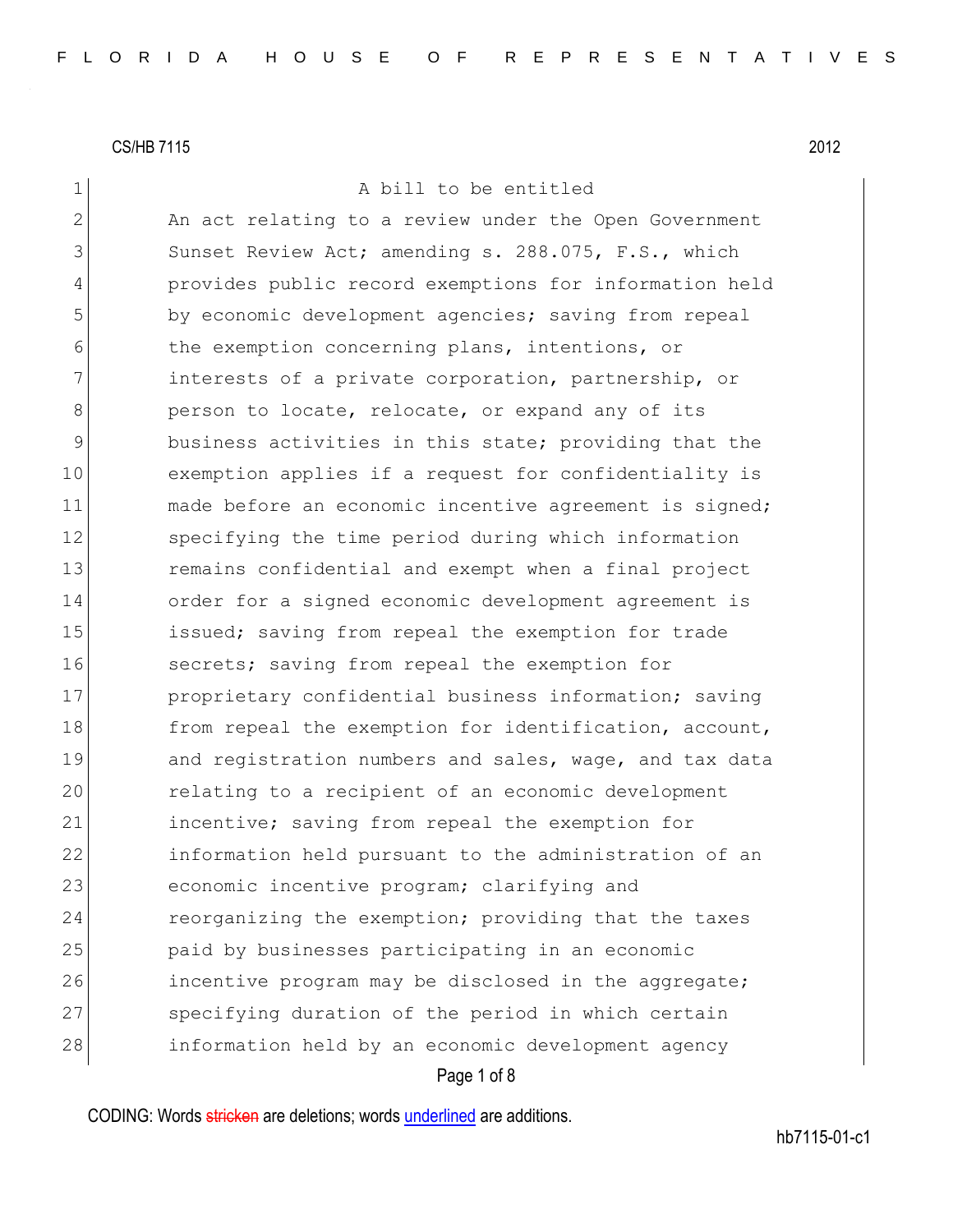| 29 | relating to a specific business participating in an              |
|----|------------------------------------------------------------------|
| 30 | economic development program remains confidential and            |
| 31 | exempt; removing the scheduled repeal of the                     |
| 32 | exemptions; providing an effective date.                         |
| 33 |                                                                  |
| 34 | Be It Enacted by the Legislature of the State of Florida:        |
| 35 |                                                                  |
| 36 | Section 1. Section 288.075, Florida Statutes, is amended         |
| 37 | to read:                                                         |
| 38 | 288.075 Confidentiality of records.-                             |
| 39 | DEFINITIONS. - As used in this section, the term:<br>(1)         |
| 40 | "Economic development agency" means:<br>(a)                      |
| 41 | The Department of Economic Opportunity;<br>$1$ .                 |
| 42 | Any industrial development authority created in<br>2.            |
| 43 | accordance with part III of chapter 159 or by special law;       |
| 44 | Space Florida created in part II of chapter 331;<br>3.           |
| 45 | The public economic development agency of a county or<br>4.      |
| 46 | municipality or, if the county or municipality does not have a   |
| 47 | public economic development agency, the county or municipal      |
| 48 | officers or employees assigned the duty to promote the general   |
| 49 | business interests or industrial interests of that county or     |
| 50 | municipality or the responsibilities related thereto;            |
| 51 | Any research and development authority created in<br>5.          |
| 52 | accordance with part V of chapter 159; or                        |
| 53 | Any private agency, person, partnership, corporation,<br>6.      |
| 54 | or business entity when authorized by the state, a municipality, |
| 55 | or a county to promote the general business interests or         |
| 56 | industrial interests of the state or that municipality or        |
|    | Page 2 of 8                                                      |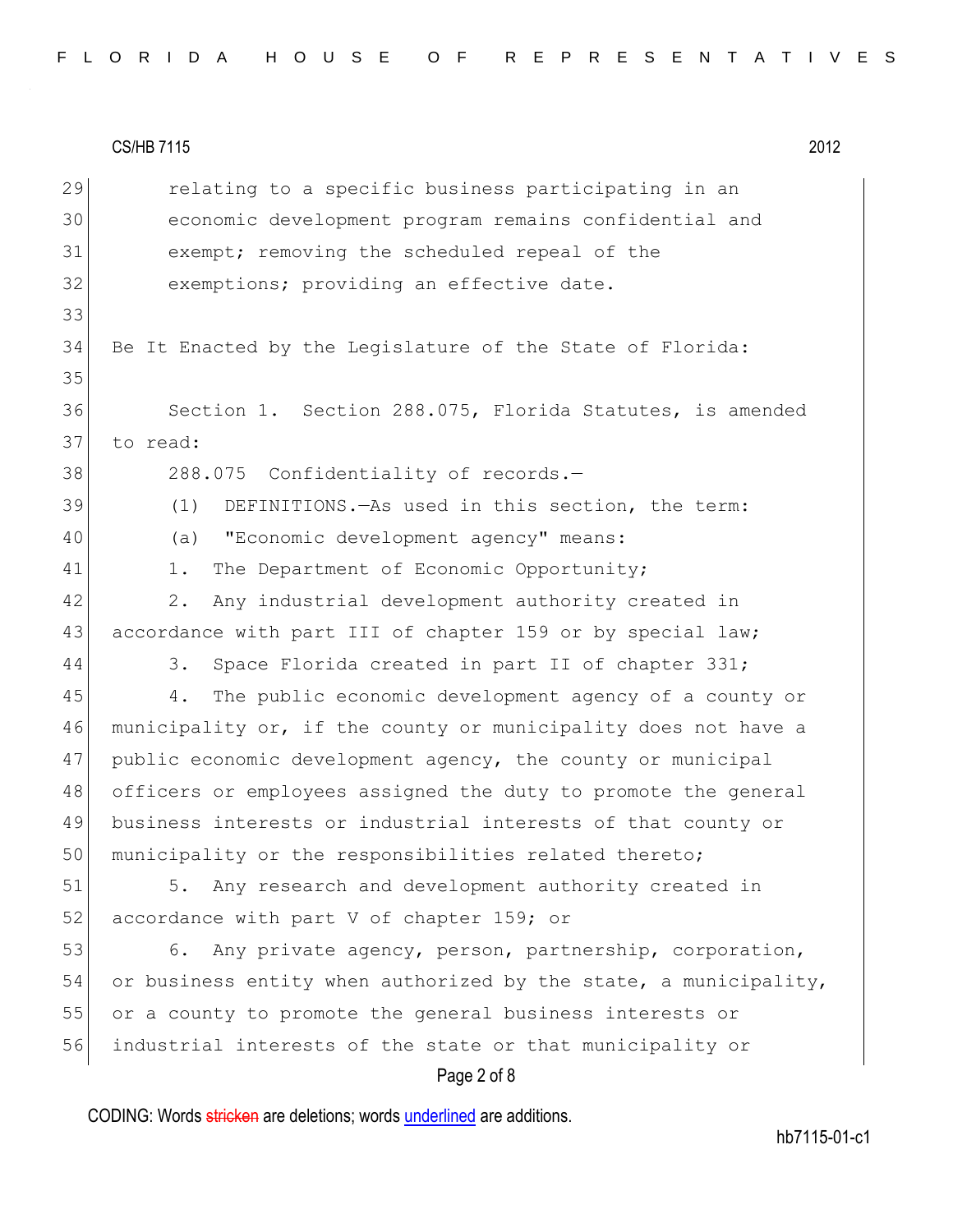57 county.

58 (b) "Proprietary confidential business information" means 59 information that is owned or controlled by the corporation, 60 partnership, or person requesting confidentiality under this 61 section; that is intended to be and is treated by the 62 corporation, partnership, or person as private in that the 63 disclosure of the information would cause harm to the business 64 operations of the corporation, partnership, or person; that has 65 | not been disclosed unless disclosed pursuant to a statutory 66 provision, an order of a court or administrative body, or a 67 private agreement providing that the information may be released 68 to the public; and that is information concerning:

69 1. Business plans.

70 2. Internal auditing controls and reports of internal 71 auditors.

72 3. Reports of external auditors for privately held 73 companies.

74 (c) "Trade secret" has the same meaning as in s. 688.002. 75 (2) PLANS, INTENTIONS, AND INTERESTS.—

76 (a)1. If Upon written request from a private corporation, 77 partnership, or person requests in writing before an economic 78 incentive agreement is signed that, information held by an 79 economic development agency maintain the confidentiality of 80 information concerning plans, intentions, or interests of such 81 private corporation, partnership, or person to locate, relocate, 82 or expand any of its business activities in this state, the 83 information is confidential and exempt from s. 119.07(1) and s. 84 24(a), Art. I of the State Constitution for 12 months after the

# Page 3 of 8

CODING: Words stricken are deletions; words underlined are additions.

hb7115-01-c1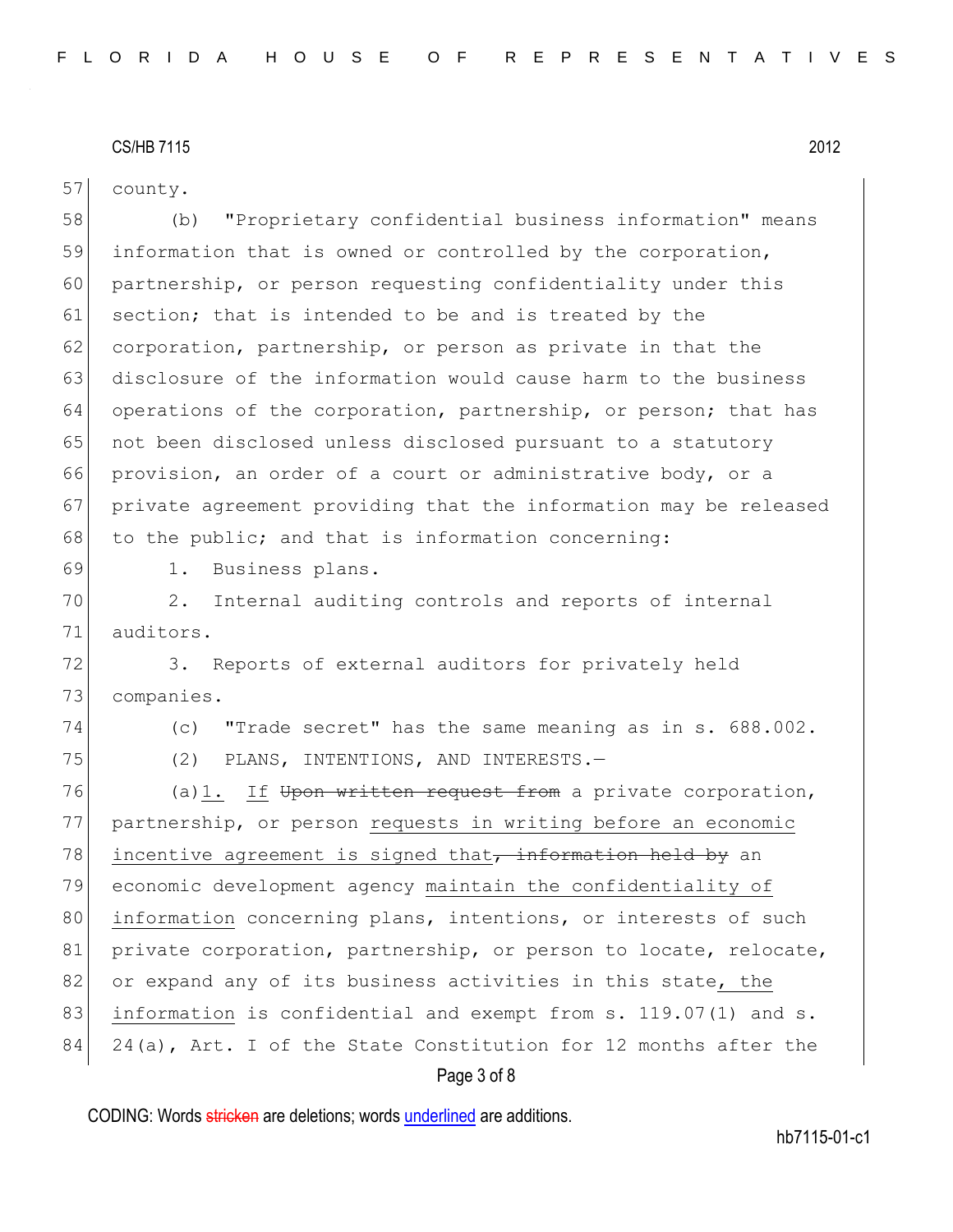85 date an economic development agency receives a request for 86 confidentiality or until the information is otherwise disclosed, 87 whichever occurs first.

88  $\vert$  2.  $\vert$  2. An economic development agency may extend the period 89 of confidentiality specified in subparagraph 1. paragraph (a) 90 for up to an additional 12 months upon written request from the 91 private corporation, partnership, or person who originally 92 requested confidentiality under this section and upon a finding 93 by the economic development agency that such private 94 corporation, partnership, or person is still actively 95 considering locating, relocating, or expanding its business 96 activities in this state. Such a request for an extension in the 97 period of confidentiality must be received prior to the 98 expiration of any confidentiality originally provided under 99 subparagraph 1. this section.

100

101 If a final project order for a signed economic development 102 agreement is issued, then the information will remain 103 confidential and exempt for 180 days after the final project 104 order is issued, until a date specified in the final project 105 order, or until the information is otherwise disclosed, 106 whichever occurs first. However, such period of confidentiality 107 may not extend beyond the period of confidentiality established 108 in subparagraph 1. or subparagraph 2.

109 (b)  $\left\{e\right\}$  A public officer or employee may not enter into a 110 binding agreement with any corporation, partnership, or person 111 who has requested confidentiality of information under this 112 subsection until 90 days after the information is made public

# Page 4 of 8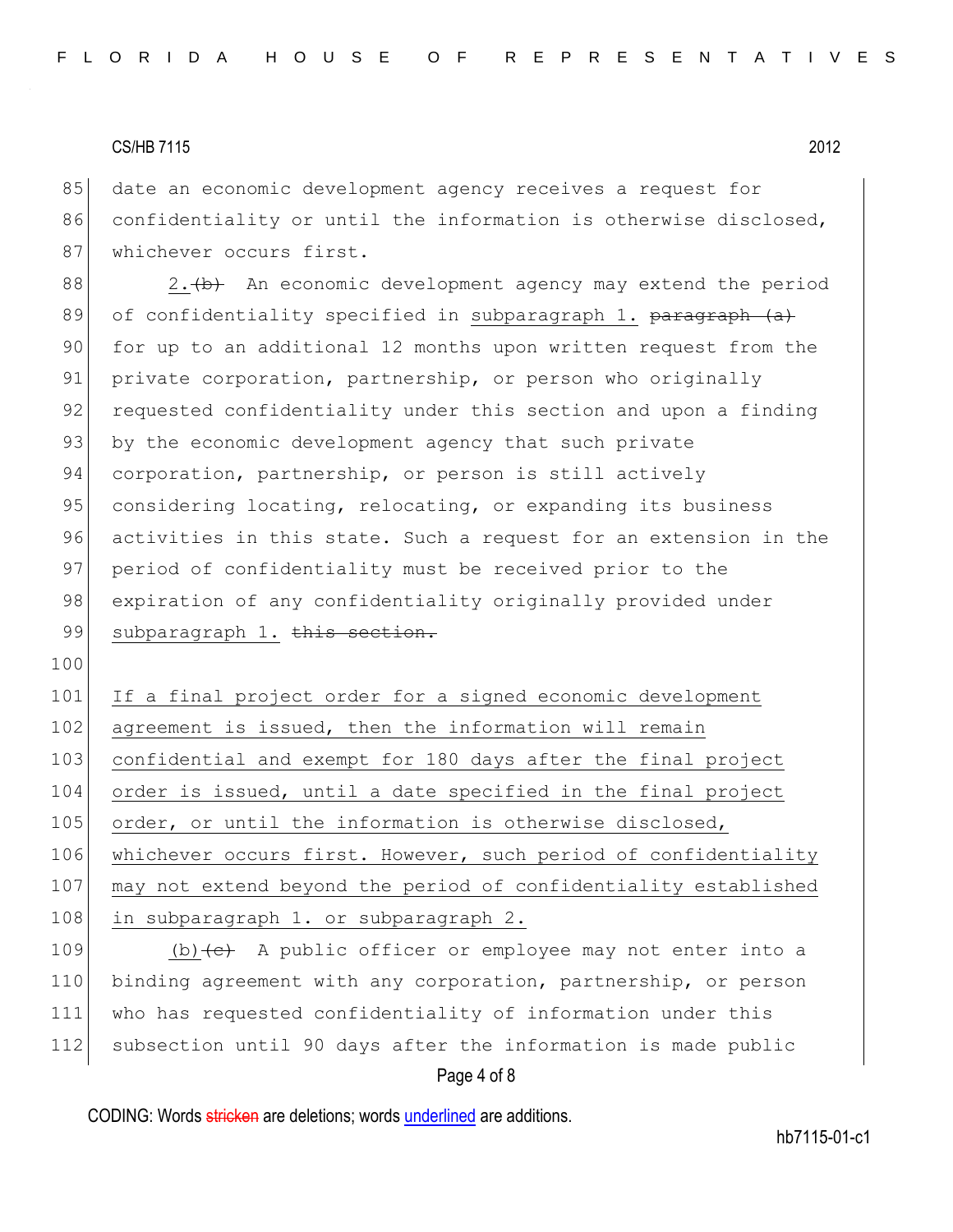113 unless:

114 1. The public officer or employee is acting in an official 115 capacity;

116 2. The agreement does not accrue to the personal benefit 117 of such public officer or employee; and

118 3. In the professional judgment of the officer or 119 employee, the agreement is necessary to effectuate an economic 120 development project.

121 (3) TRADE SECRETS.—Trade secrets held by an economic 122 development agency are confidential and exempt from s. 119.07(1) 123 and s. 24(a), Art. I of the State Constitution.

124 (4) PROPRIETARY CONFIDENTIAL BUSINESS INFORMATION.— 125 Proprietary confidential business information held by an 126 economic development agency is confidential and exempt from s. 127 119.07(1) and s. 24(a), Art. I of the State Constitution, until 128 such information is otherwise publicly available or is no longer 129 treated by the proprietor as proprietary confidential business 130 information.

 (5) IDENTIFICATION, ACCOUNT, AND REGISTRATION NUMBERS.—A federal employer identification number, unemployment compensation account number, or Florida sales tax registration number held by an economic development agency is confidential 135 and exempt from s.  $119.07(1)$  and s.  $24(a)$ , Art. I of the State 136 Constitution.

137 (6) ECONOMIC INCENTIVE PROGRAMS.-

138 (a) The following information held by an economic 139 development agency pursuant to the administration of an economic 140 incentive program for qualified businesses is confidential and

### Page 5 of 8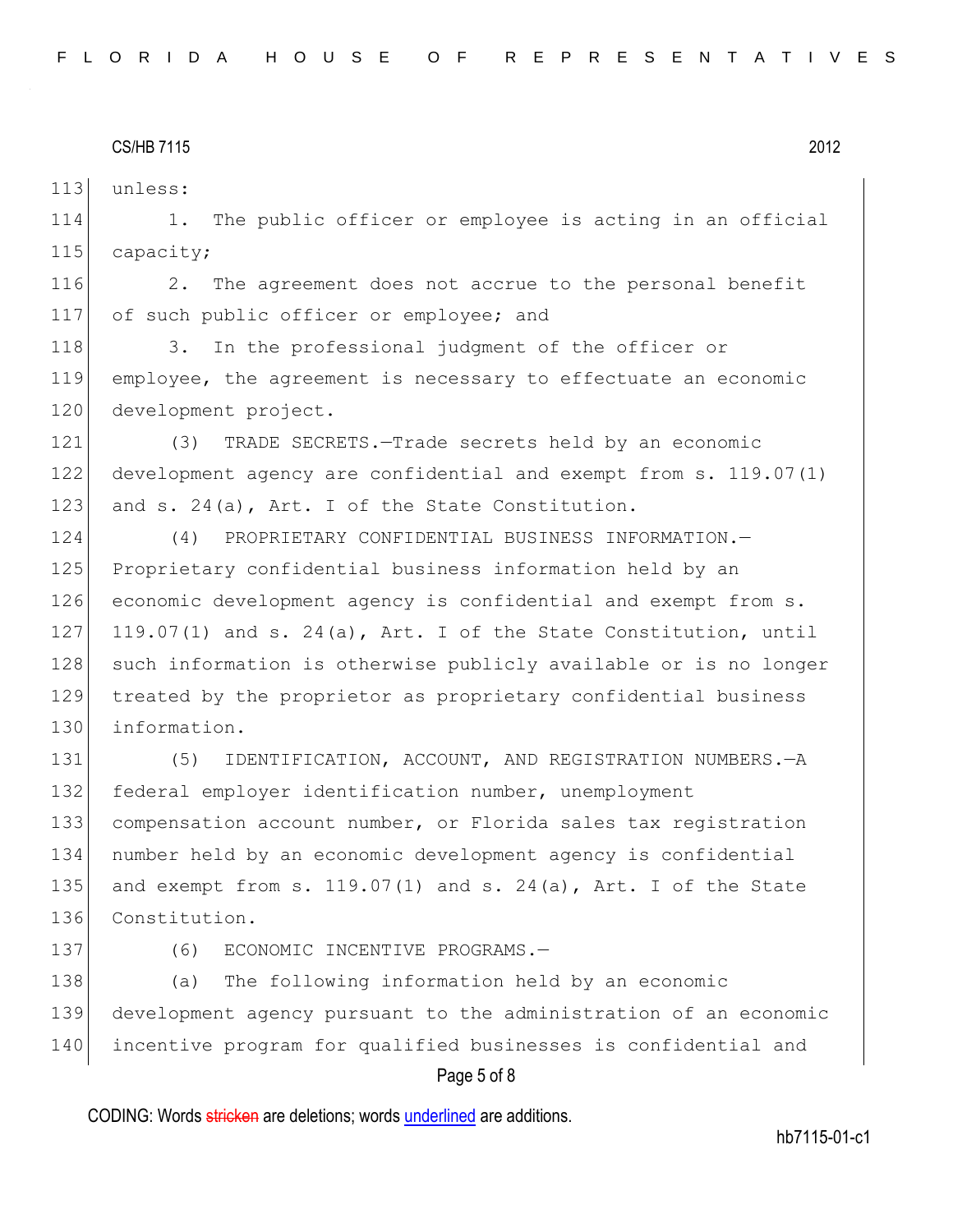141 exempt from s. 119.07(1) and s. 24(a), Art. I of the State 142 Constitution for a period not to exceed the duration of the 143 incentive agreement, including an agreement authorizing a tax 144 refund or tax credit, or upon termination of the incentive 145 agreement:

146 1. The percentage of the business's sales occurring 147 outside this state and, for businesses applying under s. 148 288.1045, the percentage of the business's gross receipts 149 derived from Department of Defense contracts during the 5 years 150 immediately preceding the date the business's application is 151 submitted.

 $152$  2. The anticipated wages for the project jobs that the 153 business plans to create, as reported on the application for 154 certification.

155 2.3. The average wage actually paid by the business for 156 those jobs created by the project or An individual employee's 157 personal identifying information that which is held as evidence 158 of the achievement or nonachievement of the wage requirements of 159 the tax refund, tax credit, or incentive agreement programs or 160 of the job creation requirements of such programs.

 $161$  3.4. The amount of:

162 a. Taxes on sales, use, and other transactions paid 163 pursuant to chapter 212;

164 b. Corporate income taxes paid pursuant to chapter 220; 165 c. Intangible personal property taxes paid pursuant to 166 chapter 199;

167 d. Insurance premium taxes paid pursuant to chapter 624; 168 e. Excise taxes paid on documents pursuant to chapter 201;

# Page 6 of 8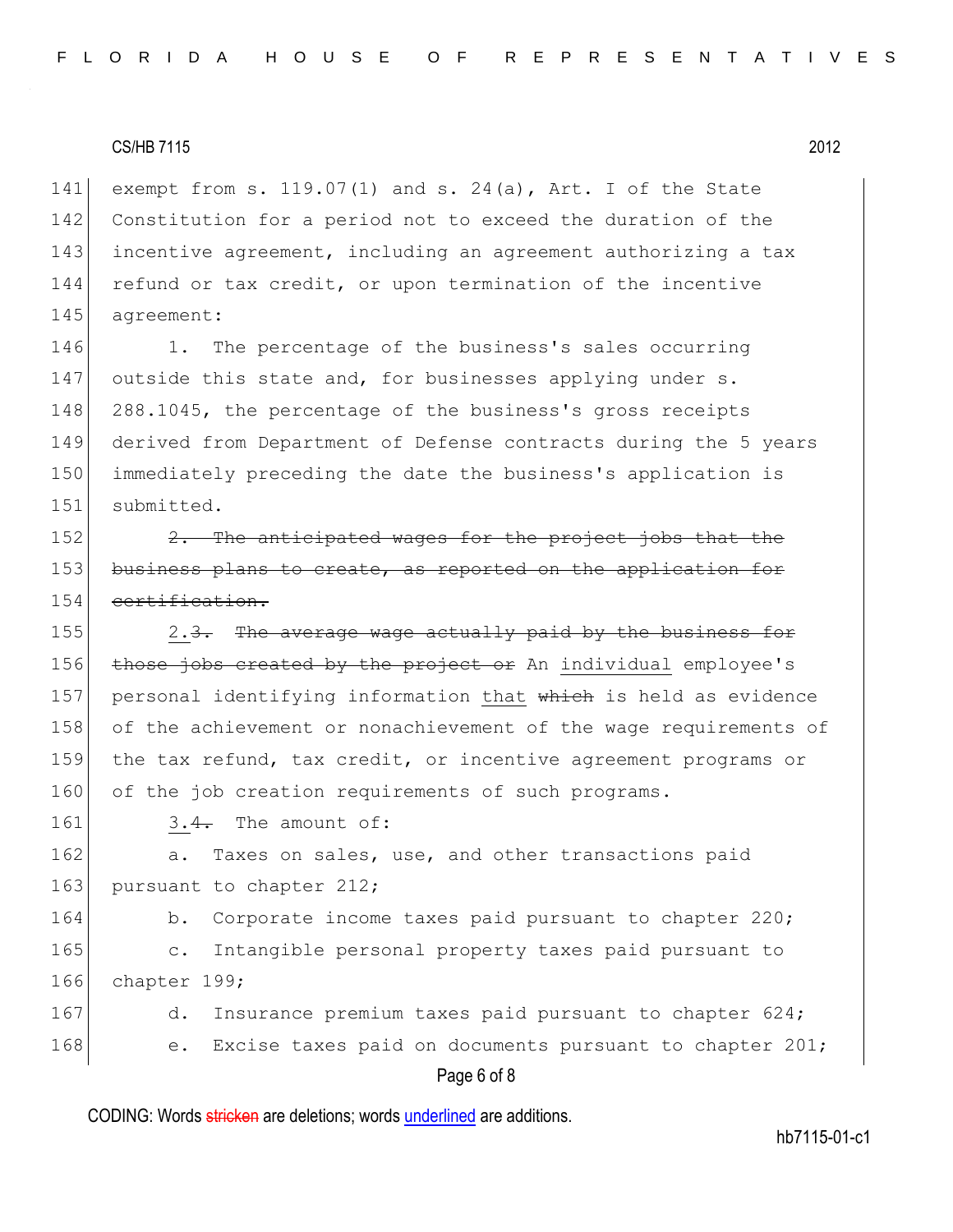170 g. State communications services taxes paid pursuant to 171 chapter 202. 172 173 However, an economic development agency may disclose in the 174 annual incentives report required under s. 288.907 the aggregate 175 amount of each tax identified in this subparagraph and paid by 176 all businesses participating in each economic incentive program. 177 (b) 1. The following information held by an economic 178 development agency relating to a specific business participating 179 in an economic incentive program is no longer confidential or 180 exempt 180 days after a final project order for an economic 181 incentive agreement is issued, until a date specified in the 182 final project order, or if the information is otherwise 183 disclosed, whichever occurs first may release: 184 a. The name Names of the qualified business businesses. 185 b. The total number of jobs the each business committed 186 expects to create or retain. 187 c. The total number of jobs created or retained by the 188 each business.

169  $\vert$  f. Ad valorem taxes paid, as defined in s. 220.03(1); or

189 d. Notwithstanding s. 213.053(2), the amount of tax 190 refunds, tax credits, or incentives awarded to, and claimed by, 191 or, if applicable, refunded to the state by the each business.

192 e. The anticipated total annual wages of employees the 193 business committed to hire or retain.

194 2. For a business applying for certification under s. 195 288.1045 which is based on obtaining a new Department of Defense 196 contract, the total number of jobs expected and the amount of

# Page 7 of 8